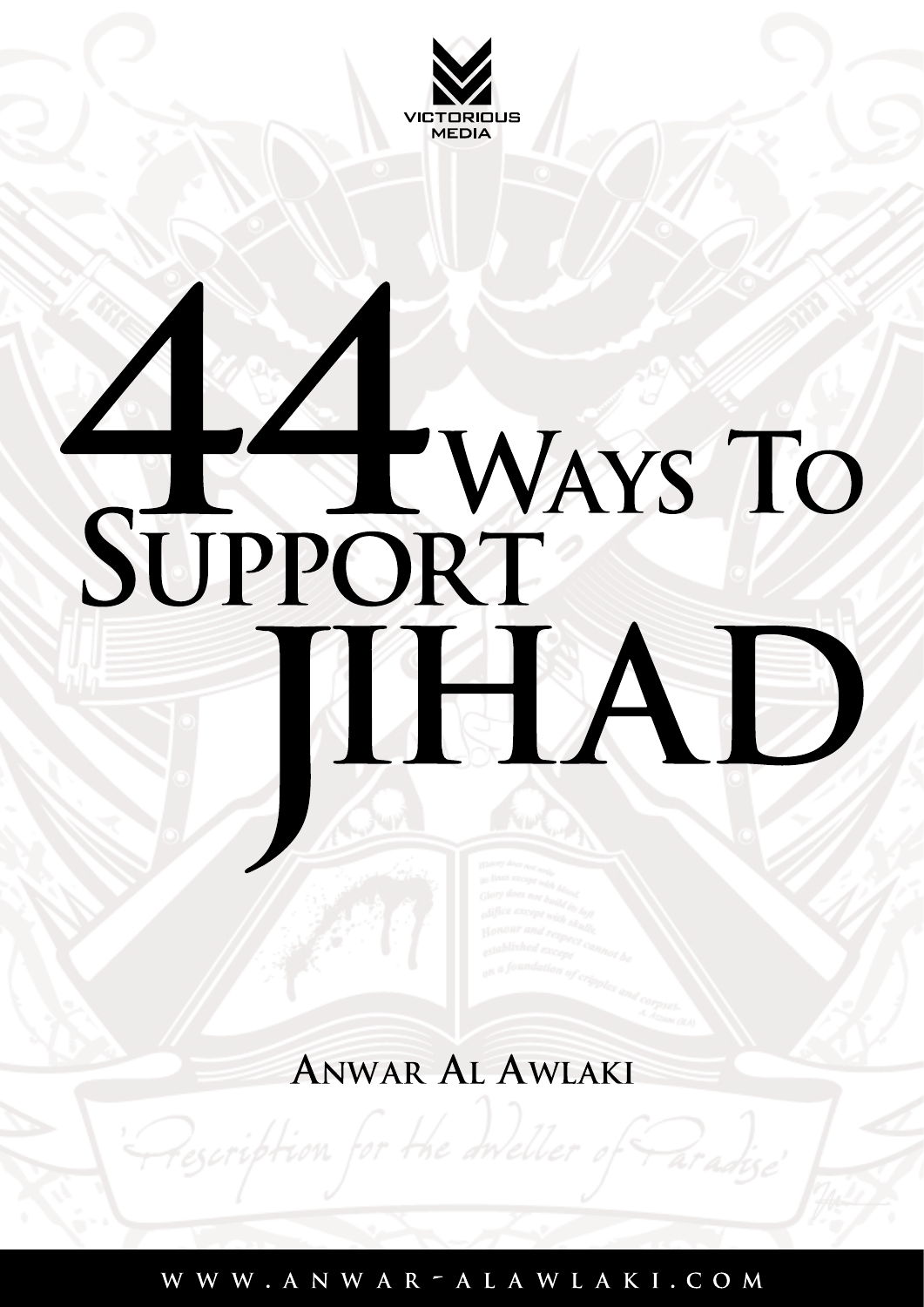Jihad is the greatest deed in Islam and the salvation of the ummah is in practicing it. In times like these, when Muslim lands are occupied by the kuffar, when the jails of tyrants are full of Muslim POWs, when the rule of the law of Allah is absent from this world and when Islam is being attacked in order to uproot it, Jihad becomes obligatory on every Muslim. Jihad must be practiced by the child even if the parents refuse, by the wife even if the husband objects and by the one indebt even if the lender disagrees.

Dear brothers and sisters the issue is urgent since today our enemy is neither a nation nor a race. It is a system of kufr with global reach. The kuffar today are conspiring against us like never before. So could we be heading towards the great battle between the Romans and the Muslims - Al Malhamah - which the Prophet (saaws) spoke about?

Again, the point needs to be stressed: Jihad today is obligatory on every capable Muslim. So as a Muslim who wants to please Allah it is your duty to find ways to practice it and support it. Following are 43 ways for the brothers and sisters to support Jihad fi sabeelillah: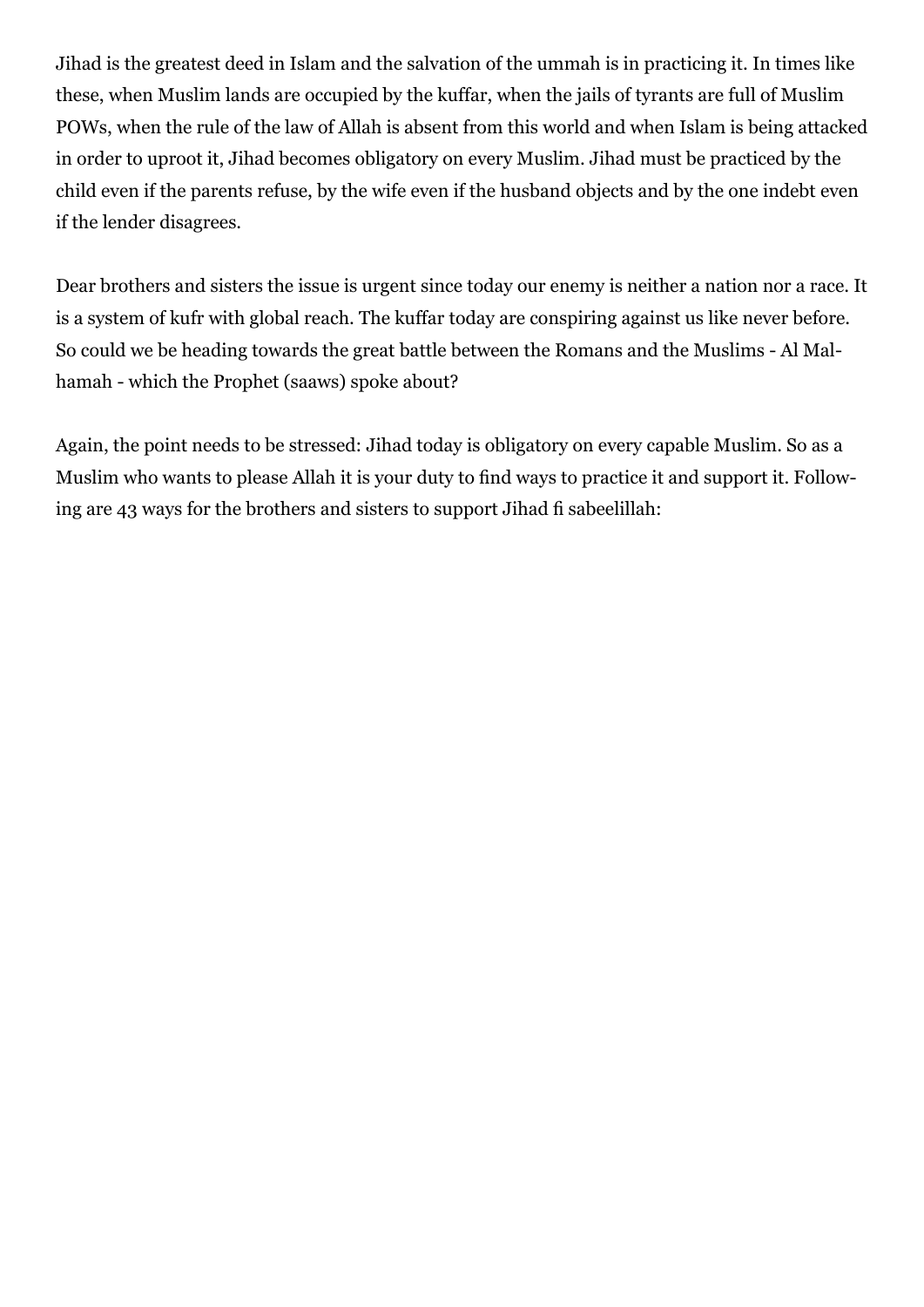#### **1. Having the right intention**

You must make the intentions of joining the ranks of the mujahideen. The Messenger of Allah says: "Whoever dies and has not fought or intended to fight has died on a branch of hypocrisy" (Related by Muslim)

A sign that an intention of a person is true is whether they are preparing for Jihad or not. Allah says: "And if they had intended to go forth, they would have prepared for it" (9:46). The conditions for Jihad al Dafi' (the defensive Jihad) are five as stated by scholars such as Abu Qudamah: Islam, puberty, sanity, financial ability, and to be free of physical disabilities. If a person lacks the financial ability and doesn't find anyone to finance him or suffers from an illness or a disability that excuses him from Jihad then a sign of the true intention of such a person is that he is sad that he is exempted from Jihad. Allah says about the ones who could not afford the expenses of joining in the battle of Tabuk: "Nor [is there blame] upon the those who, when they came to you that you might give them mounts, you said, "I can find nothing for you to ride upon." They turned back while there eyes overflowed with tears out of grief that they could not find something to spend [for the cause of Allah]" (9-92)

# **2. Praying to Allah to award you with martyrdom**

The Messenger (saaws) says: "Whoever sincerely asks Allah to award him with martyrdom would be given the rewards of martyrs even if he dies on his bed" (Related by Muslim) Asking Allah to die as a shaheed pleases Allah because it shows him that you are willing to give your life for him. But you need to be careful not to be merely paying lip service. A person who truly asks for shahadah would respond to the call of Jihad whenever he hears it and would eagerly search for death in the path of Allah.

The reason why the enemies of Allah succeeded in defeating some Muslims and taking over their land is because they have lost their love for martyrdom. The Messenger of Allah (saaws) says: Nations will attack you like a group of people eating from a plate. The sahabah said: "Is that because we will be few in numbers?" He said: "No, you will be numerous but you will be like the foam of the sea, and Allah will take away from the hearts of your enemies the fear from you and Allah will cast in your hearts "wahan"" They said: "What is "wahan" O Messenger of Allah?" He said: "The love of this world and the hatred of death" (Related by Abu Dawud).

Our culture of martyrdom needs to be revived because the enemy of Allah fears nothing more than our love of death.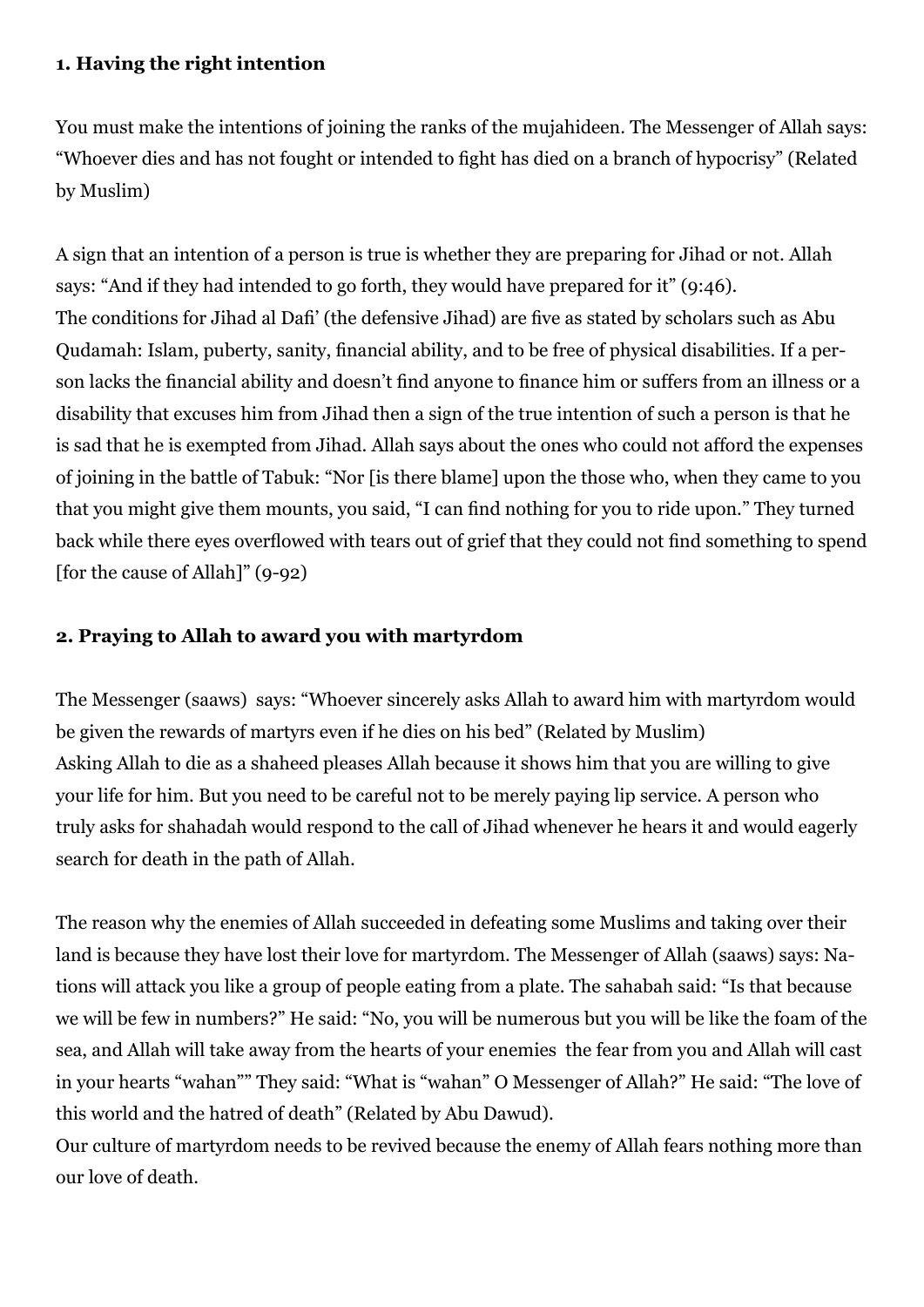# **3. Jihad with your wealth**

The financial Jihad has preceded the physical Jihad in every verse except one. This is to point out to us the importance of the Jihad of wealth because Jihad depends on it. In other words, no money no Jihad, and Jihad needs lots of it. That is why according to Al Qurtubi in his tafseer he states that the reward for money given as Sadaqah is multiplied by ten, but the reward for money spent in Jihad is multiplied by 700!

Allah says: "The example of those who spend their wealth in the way of Allah is like a seed which grows seven spikes; in each spike is a hundred grains. And Allah multiplies [His reward] for whom He wills" (2:261)

Probably the most important contribution the Muslims of the West could do for Jihad is making Jihad with their wealth since in many cases the mujahideen are in need of money more than they are in need of men. As Sheikh Abdullah Azzam puts it: "Men are in need of Jihad and Jihad is in need of money"

# **4. Fundraising for the mujahideen**

In addition to paying from your own money you should also encourage others to do the same. Rasulullah says: "The one who guides others towards a good deed would receive rewards equal to those who practice it." By fundraising for the mujahideen you are also fulfilling a sunnah of Rasulullah (saaws) which he would often practice before going out for a battle.

# **5. Financing a Mujahid**

Rasulullah (saaws) says: "Whoever sponsors a fighter in the cause of Allah has fought" (Majma' al Zawa'id)

This includes all the expenses of the mujahid including his travel expenses. This gives a chance for the rich and the poor to receive the rewards of Jihad, the poor by fighting and the rich by sponsoring them.

# **6. Taking care of the family of a Mujahid**

Taking care of the family of the mujahid could be by protecting them, tending to their needs, providing them with financial assistance and protecting their honor. The Messenger of Allah (saaws) says: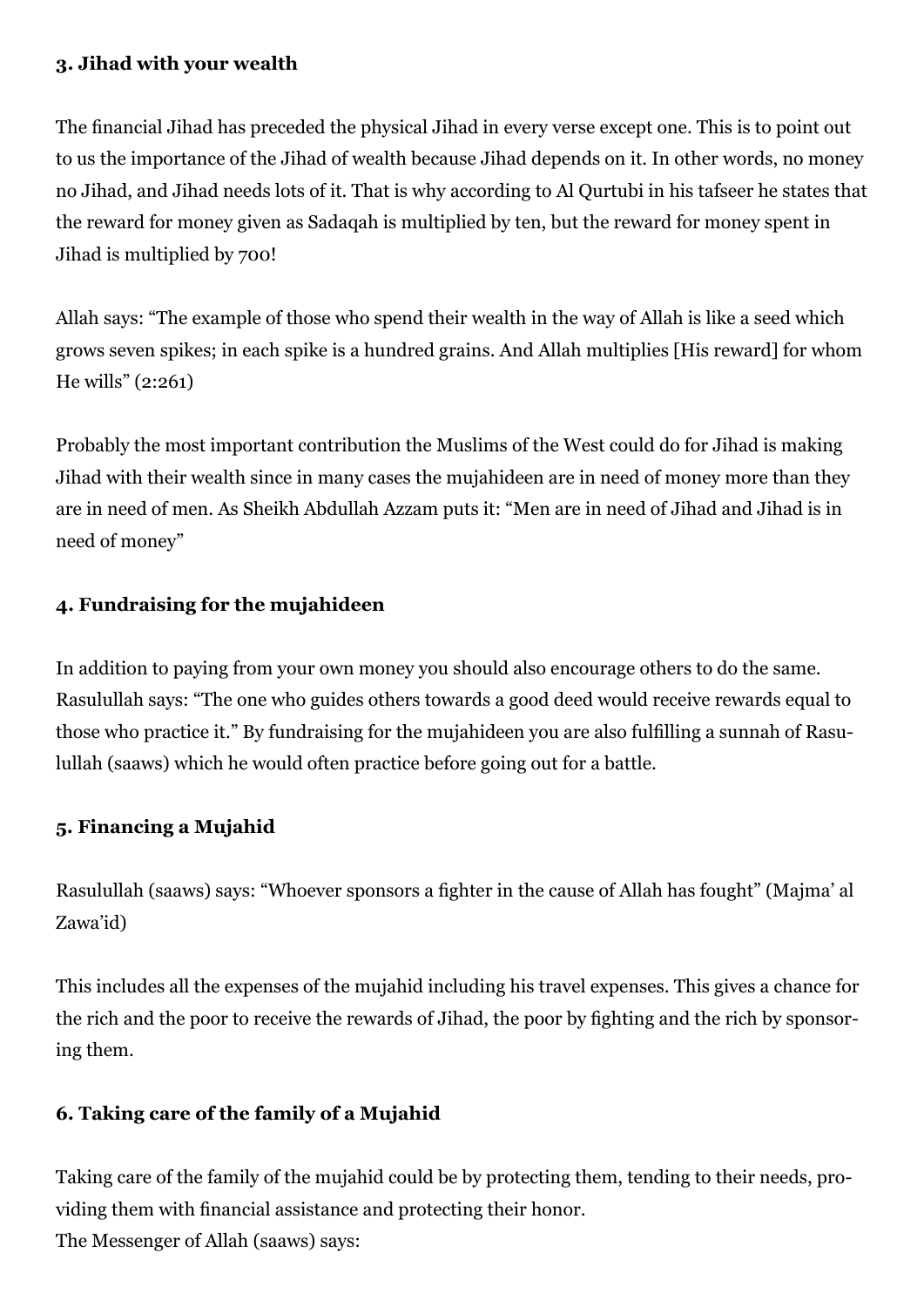• Anyone of you who takes care of the family and wealth of a mujahid will receive half the reward of the mujahid (Muslim)

The duty towards protecting the honor of the wives of the mujahideen on the ones who stay behind is like their duty towards protecting the honor of their mothers. If a person who stays behind promises to take care of the wife of a mujahid but then betrays him, on the Day of Judgment the mujahid will be told that this man betrayed you so take whatever you want from his good deeds. So he will take whatever he likes. (Muslim)

Whoever does not fight, sponsor a fighter, or take care of the family of a fighter, will be afflicted with a disaster before he dies. (Abu Dawud)

If a person fears for the safety of his family, Shaytan can take advantage of that and prevent that person from going to Jihad. Even if such a person disobeys Shaytan and does go to Jihad, Shaytan can come to him and weaken his heart by whispering to him about the loved ones he left behind. Therefore, taking care of the families of the mujahideen would help their morale and that is why Islam devoted this attention to taking care of the family and wealth of the mujahideen.

# **7. Sponsoring the family of a shaheed**

The shaheed has fought for Islam and Muslims. He gave up his life for me and you. Therefore the families of the shaheeds need to be honored and served.

When Ja'far bin Abi Talib was killed in the battle of Mu'tah, the Messenger of Allah (saaws) told his wives: "Prepare food for the family of Ja'far because they are preoccupied with their affair" and he visited Ja'far's house. (Related by Abu Dawud and al-Tirmithi). Imam Ahmad narrates that when the Messenger of Allah received the news of the martyrdom of Ja'far he visited his house and asked Ja'far's wife to bring the children. When they came to him he hugged them and kissed them while his eyes were shedding tears. Asma – the wife of Ja'far – said: "I asked the Messenger of Allah (saaws) if something has happened" He said: "Yes, Ja'far was killed today" Asma said: "When I heard that I started crying and screaming. Then the Messenger of Allah (saaws) left and told his wives: "Don't forget to prepare food for the family of Ja'far because their affair has overwhelmed them""

The children of the shaheed need to find in the men of the ummah the care of their father. The wife of the shaheed should be given the opportunity of remarrying if she has the desire to. This requires two cultural changes.

First: The Muslim society needs to change its negative view regarding the divorced and widowed woman. Unfortunately, today men avoid women who are divorcees or widows. This stigma attached to our divorced and widowed sisters needs to be overcome.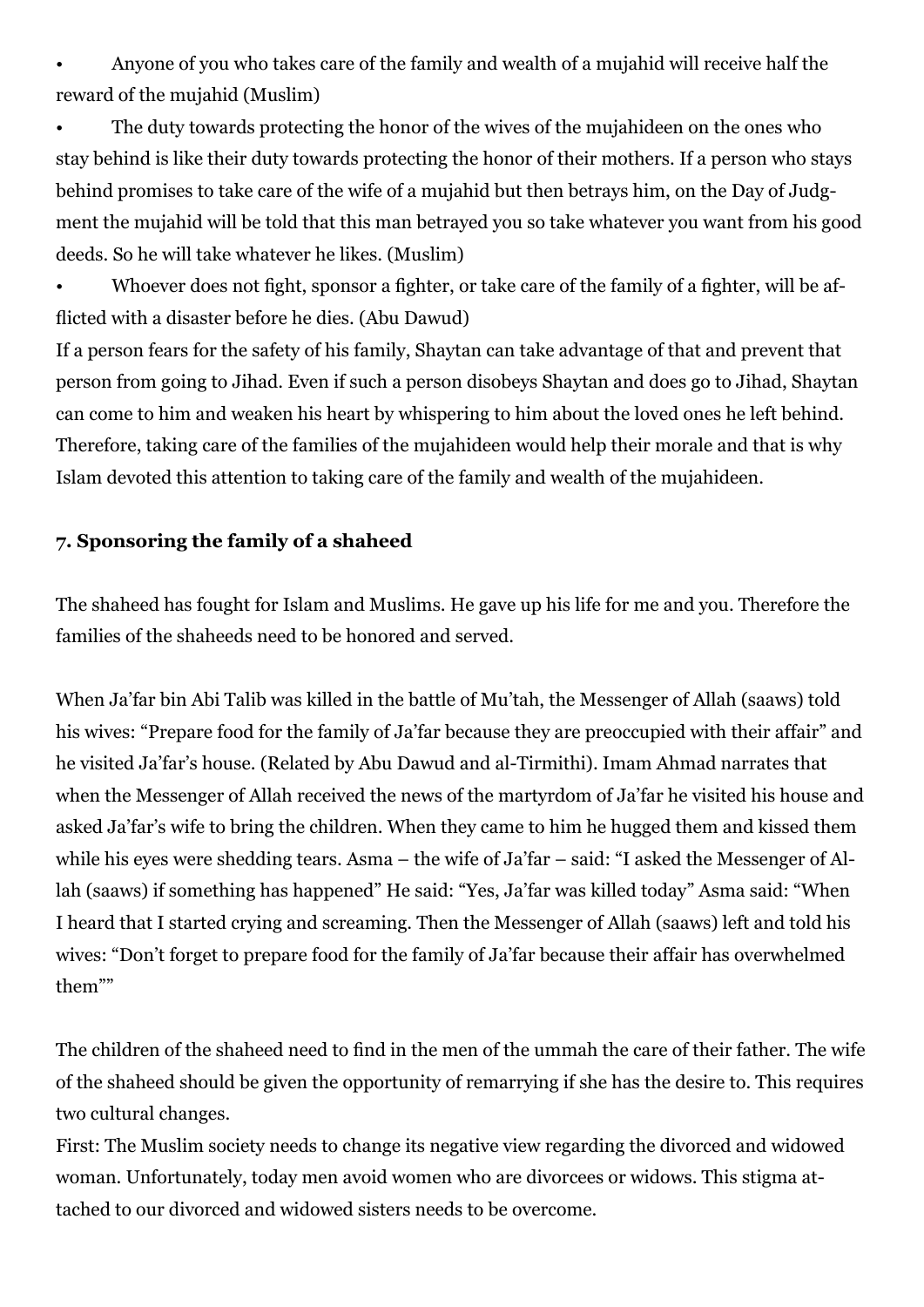Second: The Muslim society today is very intolerant towards polygamy - which becomes a social necessity especially in times of war. So isn't it unfair to deprive millions of Muslim sisters from the blessings of marriage?

No woman in the time of the sahabah was left without a husband - a partner who would take care of her psychological, physical and financial needs. When Ja'far died Abu Bakr married his wife and took care of her children.

# **8. Sponsoring the families of the prisoners of war**

Taking care of the family of a prisoner is equal in reward to taking care of the family of a mujahid. It is extremely important for such a practice to become the norm so that in the future when our brothers go out in the path of Allah they would know that if they die or if they are captured their families would be taken care of.

# **9. Paying your zakah to the mujahideen**

The distribution of zakah is restricted to eight categories: "Zakah expenditures are only for the poor and for the needy and for those employed to collect [Zakah] and for bringing hearts together [for Islam] and for freeing captives [or slaves] and for those in debt and for the cause of Allah and for the [stranded] traveler" (9:60)

In the cause of Allah "fi sabeelillah" refers to the mujahideen. The Maliki jurist Abu Bakr bin al Arabi states: "Malik says: "The causes of Allah are many, but there is no difference of opinion that "in the cause of Allah" here (in the verse) refers to fighting"

Imam al Nawawi states in al Minhaaj when talking about the spending of zakah: "The fighter in the path of Allah is given what he needs to cover his expenses and the expenses of his family from the time he leaves until the time he comes back, even if he is absent for a long time"

Today not a lot of people pay their zakah to the mujahideen. But if Muslims would rid themselves from the whispering of Shaytan they would come to realize that the best way to spend their zakah nowadays is by giving it to the mujahideen because the Messenger of Allah (saaws) says: "Charity cannot be given to a wealthy person except in five situations" The Messenger of Allah (saaws) listed one of them as: "The fighter in the cause of Allah" (Related by Abu Dawud). Now if zakah can be paid to the mujahideen even if they are rich what about when the mujahideen of today fulfill four out of the eight categories of zakah: They are poor, they are in need, they are wayfarers and they are the ones in the cause of Allah! So pay your zakah to the mujahideen and encourage others also.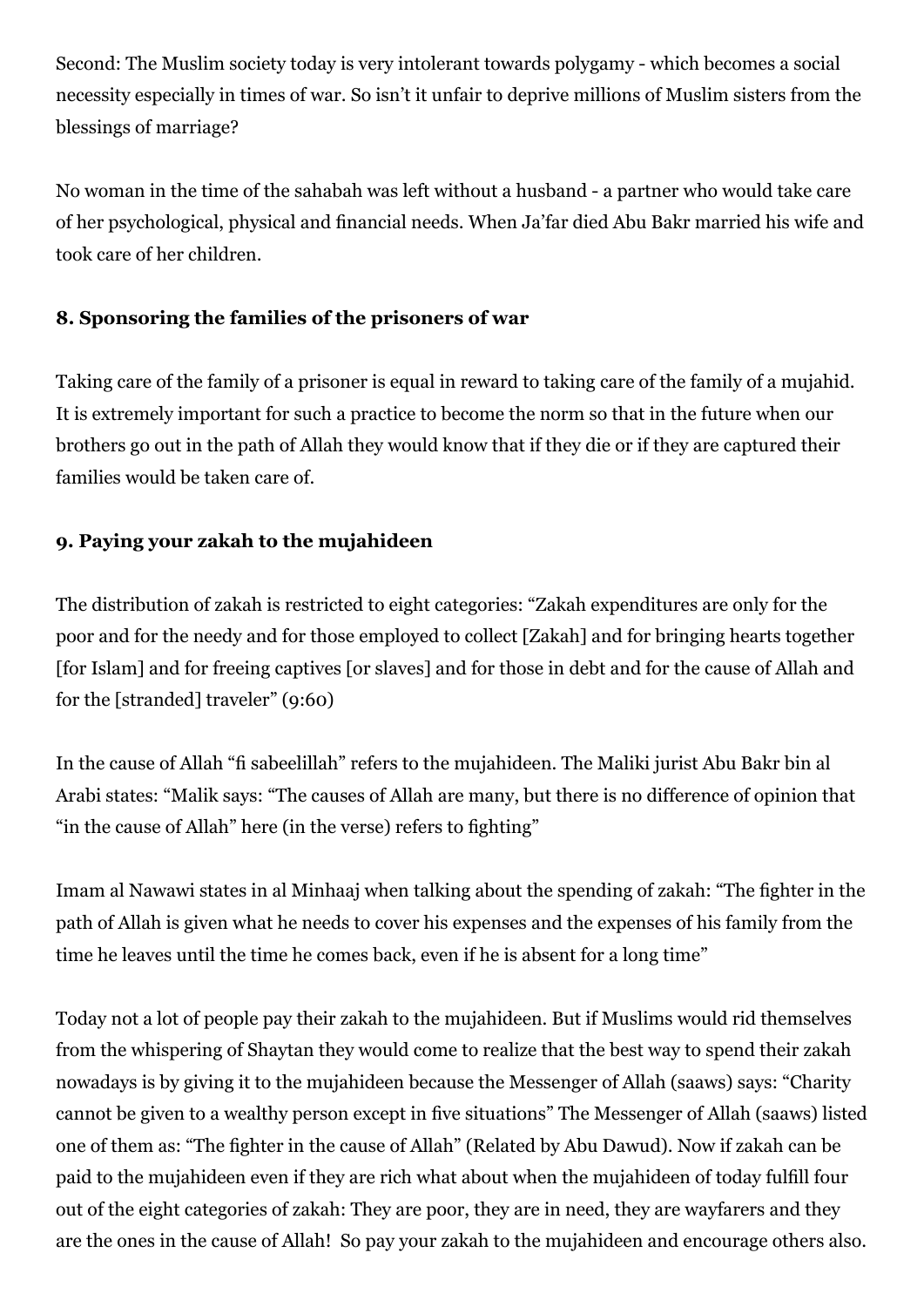# **10. Contributing to the medical needs of the mujahideen**

The mujahideen are in great need of any medical assistance they can get. They need physicians, they need hospitals and clinics that would open their doors to them and they need medicine. There are hundreds of thousands of Muslim physicians and nevertheless we hear many stories of injured mujahideen who suffered from simple wounds but because of the absence of medical help they had to suffer in agony until they died. Those Muslims who studied medicine and claim that they are doing it for the sake of Allah and to benefit the Muslims, we say to them: Where are you?

It is said that Khattaab - the great Muslim commander in Chechnya - was injured in a battle and his brothers found no Muslim doctor to take care of him so they had to take him to the Red Cross and have them treat him under gun point!

Muslim health care workers have a great responsibility and their contribution to Jihad is indispensable. In fact their rewards could be even greater than those of the fighters.

# **11. Providing Moral support and encouragement for the mujahideen**

When the mujahideen hear Imams making dua for them, scholars giving fatwas supporting them and the Muslim masses praising them, this boosts their moral and gives them the strength to carry on. However, we find that many Muslims betray their brothers by speaking against them. We see scholars issuing fatwas in support of the apostate governments in their fight against the mujahideen. One should not underestimate the detrimental effect such betrayal has on the mujahideen.

# **12. Defending the mujahideen and standing up for them**

The Messenger of Allah (saaws) says: "Whoever protects the reputation of his brother, Allah will protect his face from Hell Fire on the Day of Judgment" (Related by al Tirmithi)

He also says: "Any person who betrays a Muslim whose sanctity is being violated and reputation is being dishonored, Allah will betray him when he is in need of help and any person who protects a Muslim whose sanctity is being violated and reputation is being dishonored, Allah will assist him when he is in need of help" (Related by Abu Dawud)

It is therefore our Islamic duty to stand up for the ones who are defending us and our religion. As a rule of thumb, we should never side by word or deed against our brothers in Islam especially the ones who have given up their lives for Islam and we should never side by word or deed with the disbelievers who are the enemies of our most beloved, Allah subhanahu wa ta'aala. And if one cannot speak the truth then at least they should remain silent.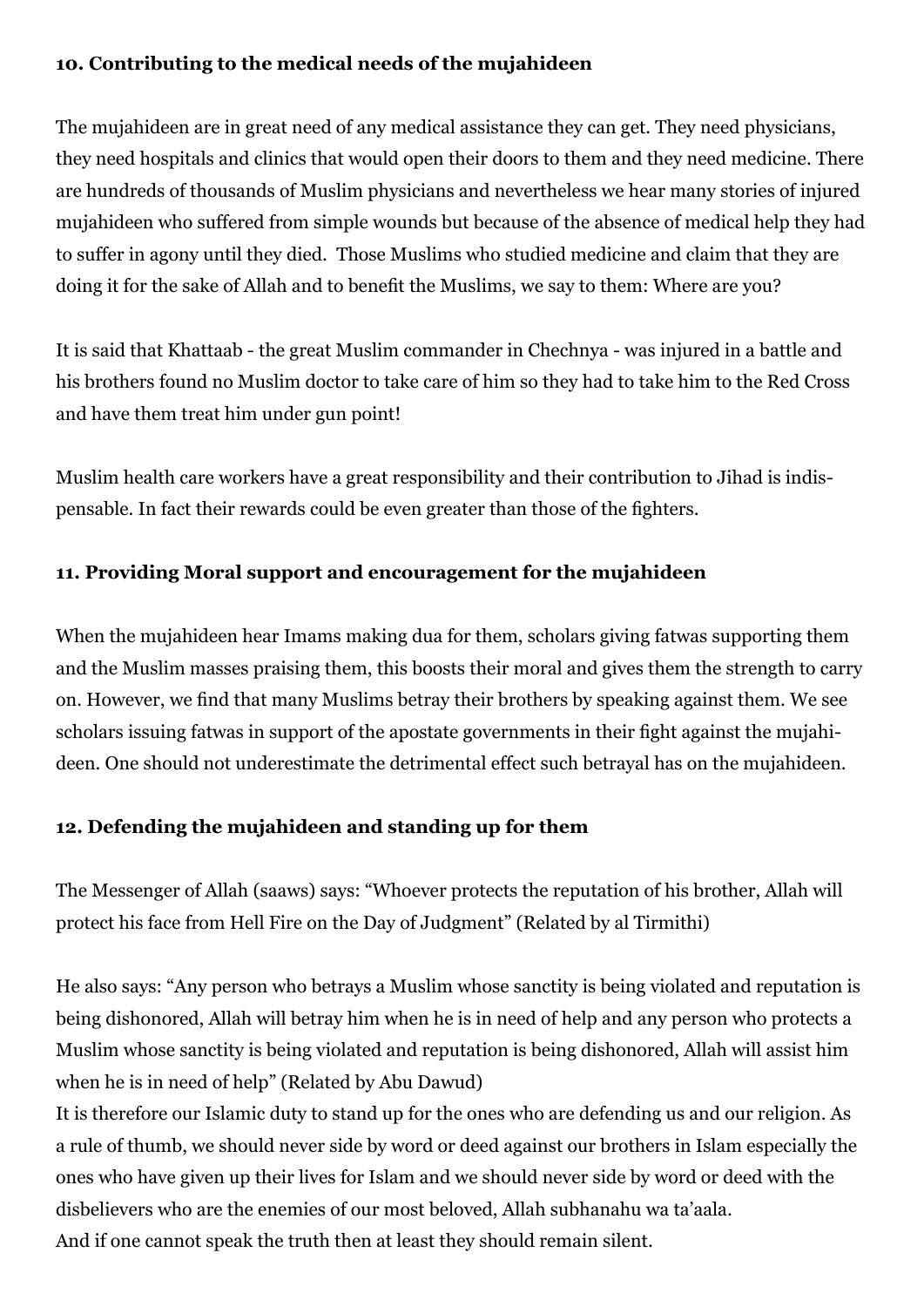#### **13. Fighting the lies of the Western Media**

The perceptions of many Muslims are formed by the Western media. Allah says: "O you who have believed, if there comes to you a disobedient one (fasiq) with information, investigate, lest you harm a people out of ignorance and become, over what you have done, regretful" (49:6) So what about when the news is coming from a kafir rather than a fasiq?!

The danger of the Western media stems from the fact that it puts on the cloak of truth and objectivity when in reality it is no more than the mouthpiece of the devil. Can't you see that the Western media is constantly trying to underplay the atrocities committed by the West while exaggerating the violations – which are few and far in between - committed by Muslims? Can't you see how the Western media succeeded in presenting the awlyaa' (friends) of Allah, the ones who are fighting in His cause, as the followers of evil, while it presents the Pharaoh of this day and his armies as the army of good? The Western media is so good in its deception that its lies pass on a wide section of the Muslim ummah.

The fact is that this media demonizes the mujahideen, spreads lies about them, blows out of proportion their mistakes, tries to sow the seeds of disunity amongst them, attempts to ruin the reputations of their leaders, and ignores or demonizes the scholars of truth when on the other hand, it glorifies and promotes the scholars of falsehood.

So my dear brothers and sisters part of your duty is to campaign amongst Muslims to raise their awareness regarding this issue. You should encourage them to be careful and critical of the Western media. A Muslim should not believe Western sources unless they are confirmed by a trustworthy Muslim one. I say a "trustworthy" Muslim source because the verse was warning us from accepting the news of a disobeying Muslim. Now that is not to say that we should not believe the media in anything it says even in its weather forecasts! No, what we are saying is that you should not believe what they say about Islam and Muslims. A media source that could otherwise be very objective and truthful could become a fabricator when it comes to covering news on Muslims. That is how the disbelievers dealt with Muslims since the dawn of history…and there is no reason for us to believe why that would change.

# **14. Exposing the hypocrites**

The hypocrites represented a great danger to the Muslim community during the time of the Prophet, and they still do. The Messenger of Allah would fight them by exposing their lies. If the battle with the kuffar was primarily a battle of swords, the battle against the hypocrites was primarily a battle of words. Since the hypocrites hide behind the cloak of religion to spread their poisonous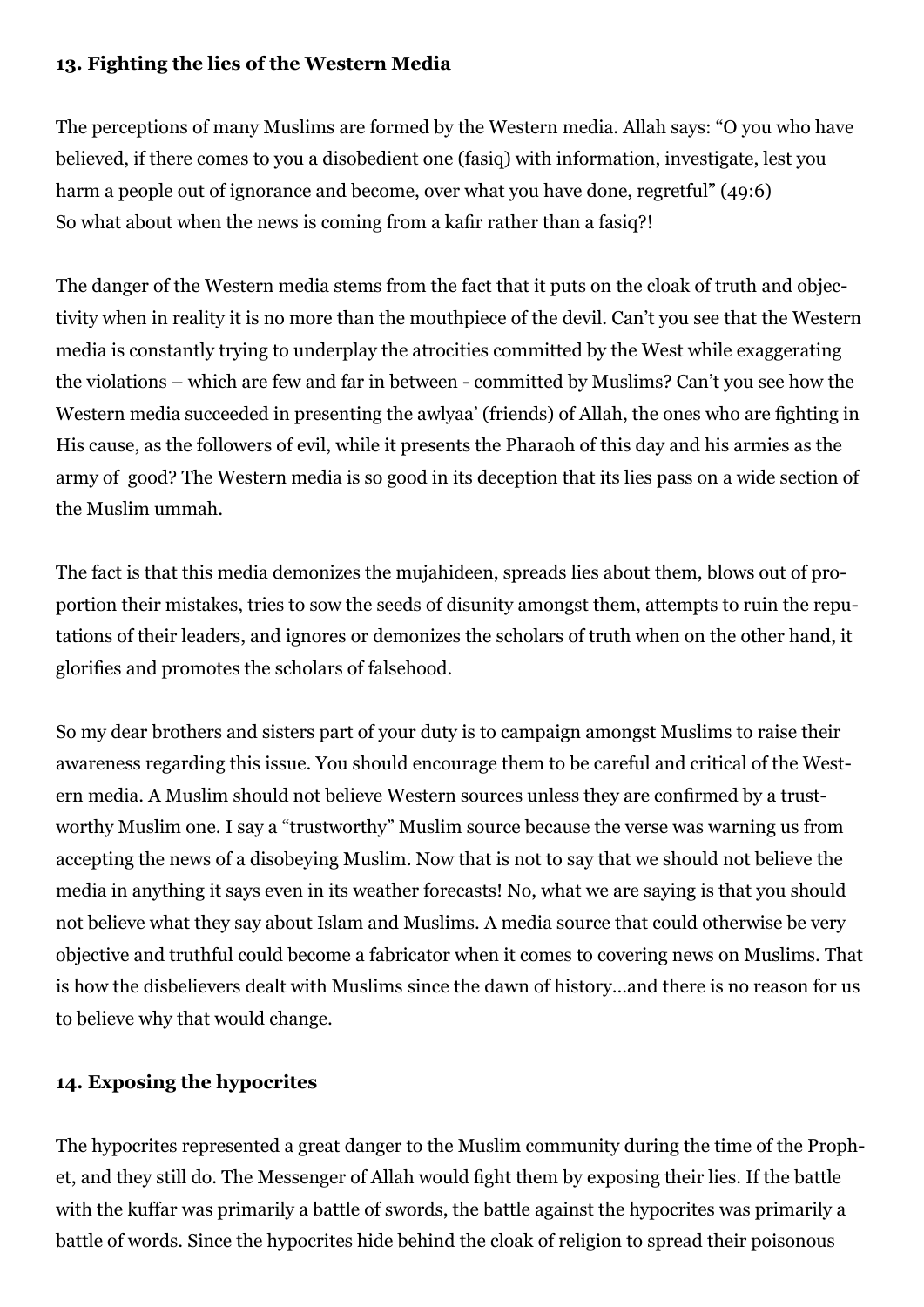ideas, the way to fight them is by revealing the truth and exposing their lies. Your weapon against them is Quran and Sunnah.

Some of these hypocrites could be very charismatic. They could appear to be very impressive, but they are fake. Allah says: "And when you see them, their forms please you, and if they speak, you listen to their speech. They are as if they were pieces of wood propped up – they think that every shout is against them. They are the enemy, so beware of them. May Allah destroy them; how are they deluded?" (63:4)

The fake scholars and deviant ideologies need to be exposed for what they are.

# **15. Encouraging others to fight Jihad**

Inviting others to do good is an encouraged act of worship since it falls under enjoining good and forbidding evil. In addition to that, encouraging others to participate in Jihad was an act of worship we were specifically asked to do.

Allah says: "O Prophet, urge the believers to battle." (8:65) and He says: "So fight, [O Muhammad], in the cause of Allah; you are not held responsible except for yourself. And encourage the believers [to join you] that perhaps Allah will restrain the might of those who disbelieve. And Allah is greater in might and stronger in [exemplary] punishment." (4:84)

# **16. Protecting the mujahideen and preserving their secrets**

We need to guard our tongues. Sometimes you could end up endangering your brothers unwillingly by your words. A Muslim should develop the habit of being able to keep secrets. We have an incident from seerah where a sahabi refused to tell his own wife about a secret mentioned to him by the Messenger of Allah. Sometimes you want to protect the secrets from the closest people to you: your wife, parents, children and brothers, because they might be the most vulnerable. A Muslim should learn to not say more than what needs to be said, to work on a "need to know basis". A lot of Jihad work is secret and clandestine by nature. Therefore, brothers and sisters should be very careful with their words. A lot of harm was inflicted on Jihad work because of otherwise good and sincere brothers who had loose tongues.

The enemies of Allah will try to recruit Muslims to infiltrate Islamic work. They will tell them that we are doing this to protect the Muslims. They may carry along with them scholars who would approve that. Part of your role in protecting the mujahideen is by warning the Muslim community that spying on a Muslim for a non-Muslim is nothing less than kufr.

Allah says: "And whoever is an ally of them among you – then indeed, he is one of them." (5:51)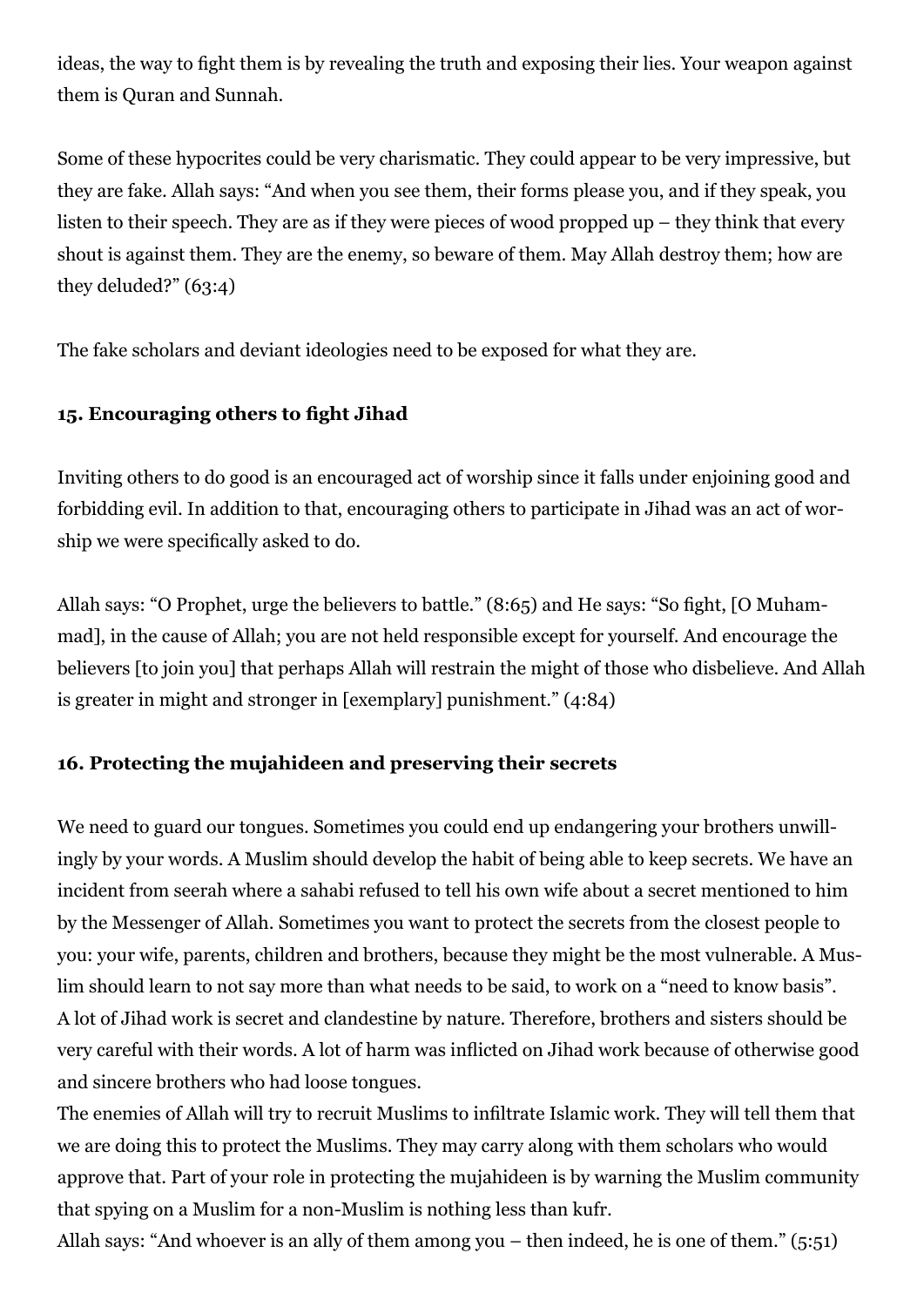#### **17. Praying for the mujahideen**

Never underestimate the power of a sincere dua'.

The Messenger of Allah (saaws) says: "This ummah is given victory through the weak among them, through their dua', prayers and sincerity". Make dua for them in your sujood since that is when you are closest to Allah.

An important form of dua that needs to be performed is dua al Qunoot in salah. Encourage Imams to perform it when things get tough on the mujahideen. This is the Sunnah of Rasulullah. Prior to one of the battles, the leader of the Muslim army asked his soldiers to see what Muhammad bin Wasi' (one of the great worshipers of the early Muslims) was doing. They came back saying that we saw him raising his finger and making dua. The leader of the army said: "That finger making dua to Allah is more beloved to me than a thousand men!"

# **18. Following the news of Jihad and spreading it**

Following the news of Jihad and the mujahideen is important because

- It keeps your attachment to Jihad alive.
- It strengthens your belongingness to the ummah.
- It encourages you to join Jihad when you see the heroic acts of the mujahideen. It kindles your desire for martyrdom when you see the courage of martyrs.

• Those who follow the news of the mujahideen will see how Allah is protecting his servants and guiding them towards victory. They will see how the ummah is heading towards the era of Islam under the leadership of: "al Ta'ifah al Mansoorah" mentioned in the hadiths of Rasulullah (saaws).

• Reading history or Fiqh books on Jihad provides you with the theory. Following the news of the mujahideen provides you with practical examples of how our brothers are applying the theory in today's world. It provides you with something tangible, something real.

The news of Jihad is the news of the conflict between good and evil which has existed since the time of Adam and will continue until the end of time. Following the developments of this conflict brings Quran into light. When you read Quran with this awareness you would have a more engaged relationship with the book of Allah than a person who is living in the seclusion of his ivory tower. This engagement with the book of Allah reaches its height when you yourself are engaged in this conflict by joining the ranks of the mujahideen. I need to repeat what I mentioned in point 13 that you should only spread authentic information from authentic sources. Because spreading rumors is an attribute of the hypocrites: Allah says: "And when there comes to them something [information] about public security or fear, they spread it around. But if they had referred it back to the Messenger or to those of authority among them, then the ones who [can] draw correct conclusions from it would have known about it." (4:83)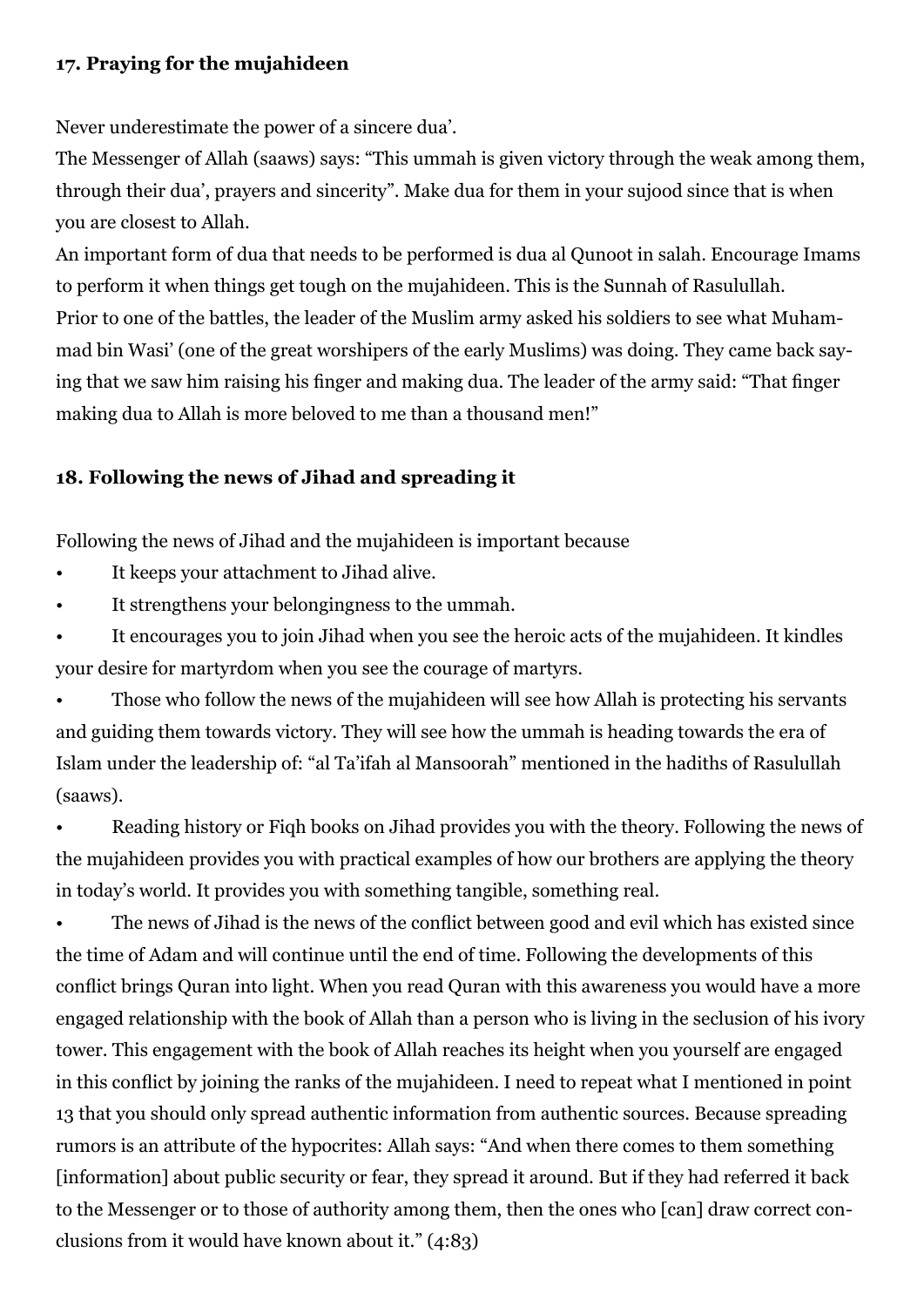#### **19. Spreading the writings of the mujahideen and their scholars**

Unfortunately we hear some Muslims claiming that the mujahideen lack scholars who support them and they lack a clear strategy and that what the mujahideen are doing is spontaneous and reactionary. Such claims are the furthest from the truth. There are plenty of scholars and strategic thinkers who are supporters of Jihad today. The problem is that because they are on the true path most of them are killed, jailed or forced to go underground. Nevertheless there is still an abundance of material supporting Jihad work and offering strategies for it. In fact the writings of the scholars of Jihad tend to be the most deeply rooted in sharia because they speak it out as it is, which means they do not need to get involved in ignoring any sharia evidence, twisting sharia texts, and searching for odd opinions as some others may do. The scholars of the mujahideen made it clear that they fear no one but Allah and are willing to displease anyone if that pleases him. They refer to Quran and hadith and quote the scholars of the ummah such as Ibn Hajar, al Nawawi, al Qurtubi, ibn Kathir, ibn Taymiyyah, and the four Imams. They have nothing to hide or conceal. This makes their works the most clear and the most convincing. To counter the fact that no publishers or media outlets are willing to risk sponsoring their works, it falls upon the mujahideen and their sympathizers to do that work. It is therefore our responsibility to spread their knowledge. Some ways in which you could contribute:

- Handing out books and pamphlets to your friends and family.
- Posting material online
- Setting up websites that publish such works
- Guiding others towards such websites.
- Email lists
- Placing such information in masjids
- Distributing such material in gatherings
- Holding private circles in which these writings are studied

# **20. The issuance of fatwas supporting the mujahideen**

There are scholars who are willing to speak out the truth. Such scholars should be encouraged to do so and brothers should support these scholars and let them know that they would stand by them. The fatwas of these scholars should be widely distributed to the masses. There are many young brothers and sisters who agree with the methodology of the mujahideen but they are not willing to fully embrace it until they see scholars approving this methodology. At the end of the day the masses are followers and they would like to see scholars guiding them.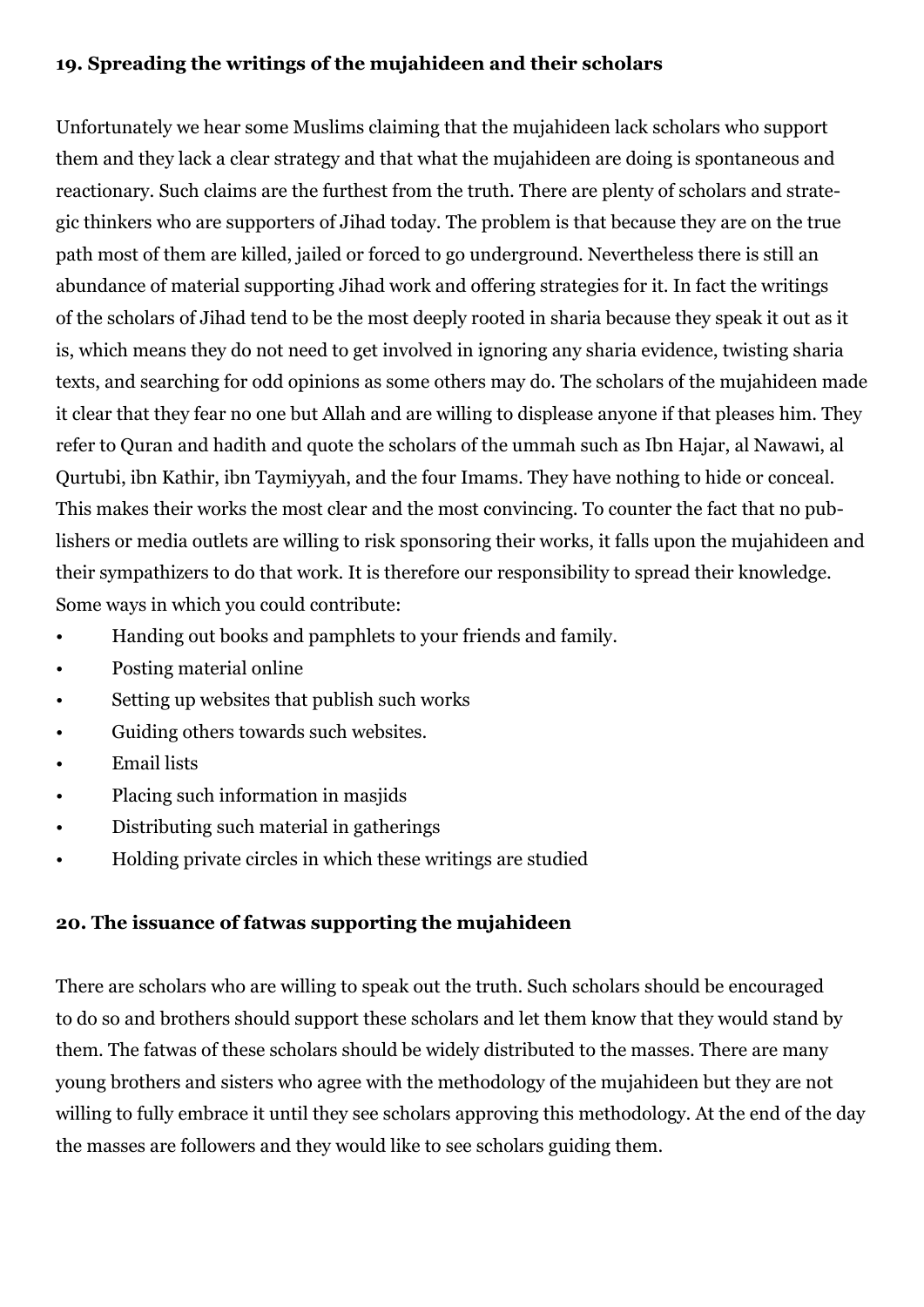# **21. Providing the scholars and Imams with information and news about the mujahideen**

Just because a person is a scholar doesn't mean he knows everything. In fact there is a tendency for people who are specialists in a particular field to ignore, and thus become ignorant, of other fields. Scholars and Imams need to be provided with good material. In my conversations with many scholars – some of whom are on a world class level – I was amazed at their lack of knowledge regarding the mujahideen. They lack information on where the mujahideen stand on issues, their publications and their news. The enemies of Islam know the influence that Muslim scholars have on the ummah. Therefore they give scholars special attention. The enemies of Islam would love to see our scholars debating and fighting over trivial issues in order to divert their attention from the real issues that are facing the ummah.

What the brothers and sisters alike can do is to influence the scholars, because by influencing the views of one scholar you could change the views of thousands of Muslims. Provide the scholar with carefully chosen material to read. In the beginning you should give them concise material. Remember scholars tend to be very busy and have a lot of material on their table to read so you need to follow up with them on whether they read what you gave them or not. Discuss with them issues covered in what they read, and discuss it with them as a student and not as an opponent. Avoid confronting them with controversial questions because their fear or cautiousness could cause them to give you a watered down opinion which they might not sincerely believe in and then try to stand by it and defend it just because they said it. Suggest to Imams issues to discuss in Friday khutbahs and provide them with information that could be used in the khutbahs.

#### **22. Physical fitness**

The Messenger of Allah (saaws) says: "The strong believer is better and more beloved to Allah than the weak believer and there is good in both" (Related by Muslim)

Physical fitness is part of the preparation for Jihad. What Jihad needs is not body builders. What Jihad needs is mujahideen who have the ability to walk for long hours, to run for long distances (important for guerrilla warfare), to sprint (important for urban warfare), and to climb mountains. The mujahid needs to be able to perform all of the afore-mentioned while carrying a weight. In Jihad lands such as Bosnia and Chechnya unfit brothers represented a burden on the mujahideen because they would slow down the whole group. Also the unfit can more easily fall in the hands of the enemy. So endurance exercises should take precedence over exercise for strength and flexibility. Even if a Muslim is not going to fight, physical fitness is still important. For example, a fit person can withstand prison and torture more than a person who is not.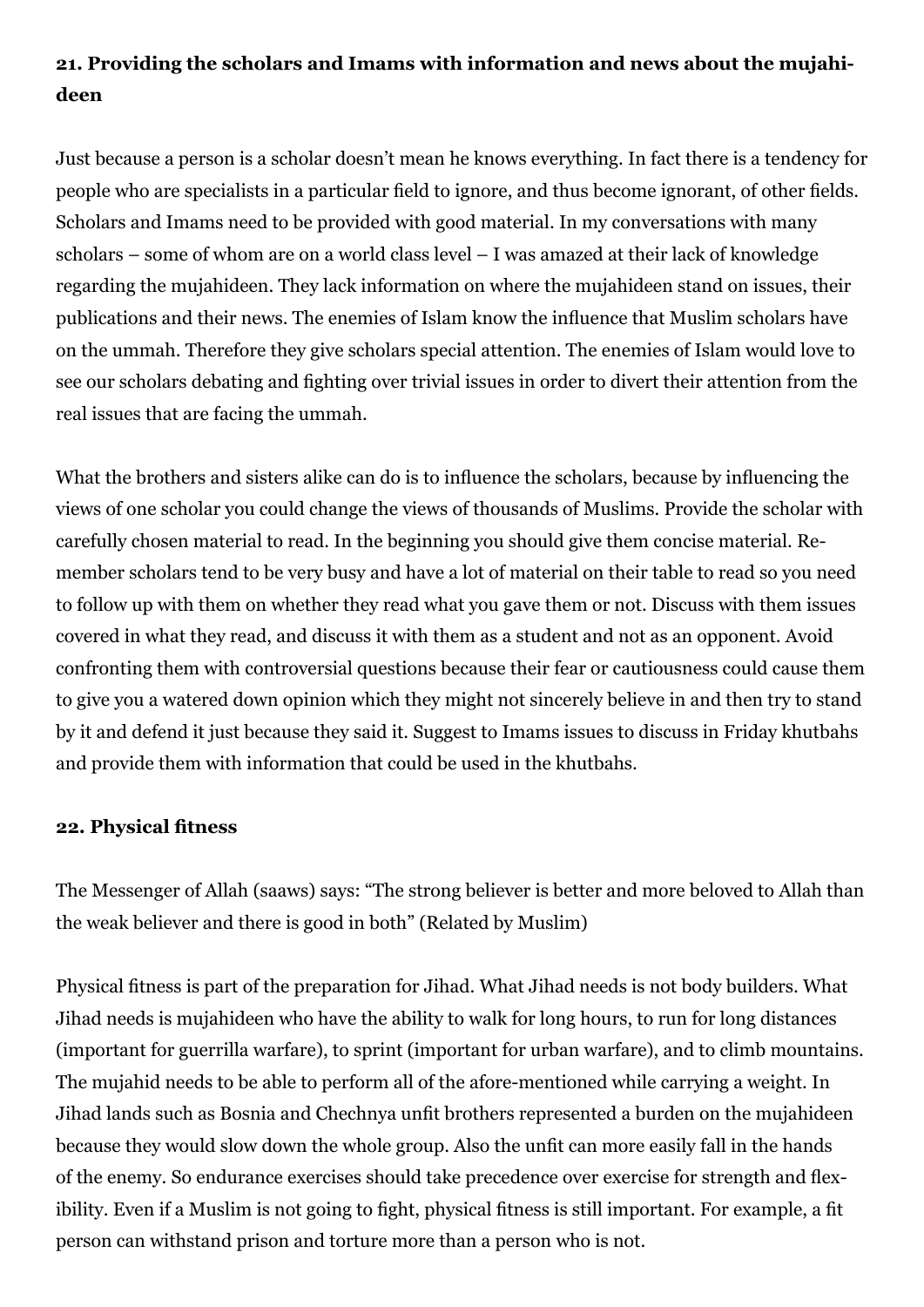The early Muslims were fit since they led a military lifestyle. The companion Amr bin al Aas who opened Egypt in the time of Umar and was appointed as its governor used to say in Jumu'ah khutbah: "I don't want to see any one of you gaining weight while your horse is losing weight. If I see that I will reduce your salaries accordingly"

So dear brothers, exercising with the right intention is an act of worship. Our sisters are not exempt from this. They also need to be fit and the Muslim community needs to work out halal alternatives for the sisters to exercise.

# **23. Arms training**

Preparing for Jihad is obligatory since Jihad today is obligatory and the sharia rule states that: "Whatever is needed for an obligatory act becomes obligatory"

Arms training is an essential part of preparation for Jihad. Allah says: "And prepare against them whatever you are able of power and of steeds of war by which you may terrify the enemy of Allah and your enemy and others besides them whom you don't know but Allah knows" (8:60) The Messenger of Allah (saaws) said regarding this verse: "Power is marksmanship, power is marksmanship" (Related by Muslim)

The issue is so critical that if arms training is not possible in your country then it is worth the time and money to travel to another country to train if you can.

#### **24. First aid training**

In many situations the mujahideen have no access to hospitals. In such situations first aid becomes the only available option. In addition to first aid brothers and sisters need to get any medical training that would be relevant to the tough conditions of Jihad. This needs to be determined by brothers and sisters who are in the medical field in coordination with brothers who have an experience in Jihad.

#### **25. Learning the fiqh of Jihad**

Learning the fiqh of Jihad includes the fatwas of scholars regarding the issues that face the mujahideen today such as the ruling of Jihad today, rulings of dar-ul-Harb, the issue of civilians and collateral damage, the issue of the covenant of security with non-Muslim governments, fighting in the absence of an Imam, and the ruling on present governments in the Muslim world. It is equally important to study the virtues of Jihad

One also needs to study the writings of scholars and thinkers who are charting out the course for today's Jihad.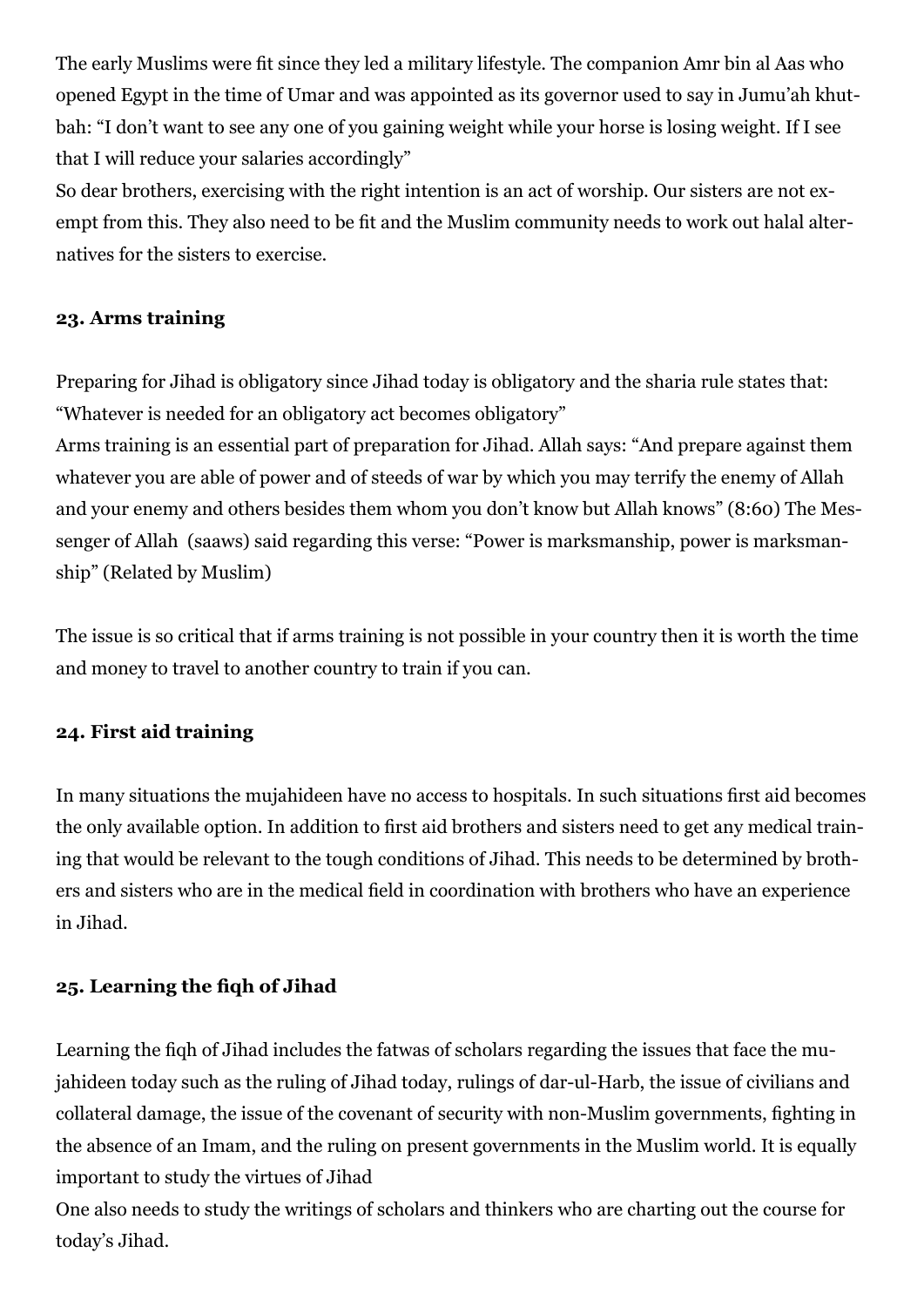#### **26. Protecting the mujahideen and supporting them**

Allah says:" Indeed, those who have believed and emigrated and fought with their wealth and lives in the cause of Allah, and those who gave shelter and aided – they are allies of one another." (8:72) And He says: "But those who have believed and emigrated and fought in the cause of Allah and those who gave shelter and aided – It is they who are the believers, truly. For them is forgiveness and noble provision." (8:74)

When the mujahideen are in danger we need to offer them with protection. It is true that such a protection could be very costly but this is a sacrifice that we are offering for the sake of Allah. The Taliban paid the price for offering a safe haven for the foreign mujahideen: They lost their government. But that is not a defeat but a victory because in the eyes of Allah you have won, no matter what the worldly costs are, if you have held on firmly to your religion, and you have lost, no matter what the worldly gains are, if you have wavered in your religion. We should open our houses for the mujahideen among us and we should offer them with the support they need. Isn't that precisely what awarded the Ansar the high status they have achieved?

#### **27. Developing the Aqeedah of Walaa' and Baraa'**

The issue of loyalty towards Allah, His Messenger and the believers and the declaration of our animosity towards the disbelievers and their gods has not had its fair share of attention in Islamic circles. Allah says: "There has already been for you an excellent example in Ibrahim and those with him, when they said to their people, "Indeed, we are disassociated from you and from whatever you worship other than Allah. We have denied you, and there has appeared between us and you animosity and hatred forever until you believe in Allah alone"" (60:5)

Allah described the ones who fight in his path as being "Humble towards the believers, powerful against the disbelievers" (5:54) The mujahid should have a clear understanding of what it means to be loyal to Allah, His Messenger and the believers and declaring animosity towards the disbelievers. Ibn Taymiyyah states that: "You need to love the believer even if he wrongs you or oppresses you, and you need to dislike the disbeliever even if he is kind to you".

The hatred of kuffar is a central element of our military creed. We need to realize that Allah will not grant us victory as long as we still have some love towards his enemies in our hearts. The spiritual condition of total loyalty towards Allah and total animosity towards his enemies was a necessary precursor to the judgment of Allah between His prophets and their disbelieving nations. Never was victory attained by the Prophets of Allah and their people until their loyalty towards Allah was complete and their disassociation with the kuffar was complete.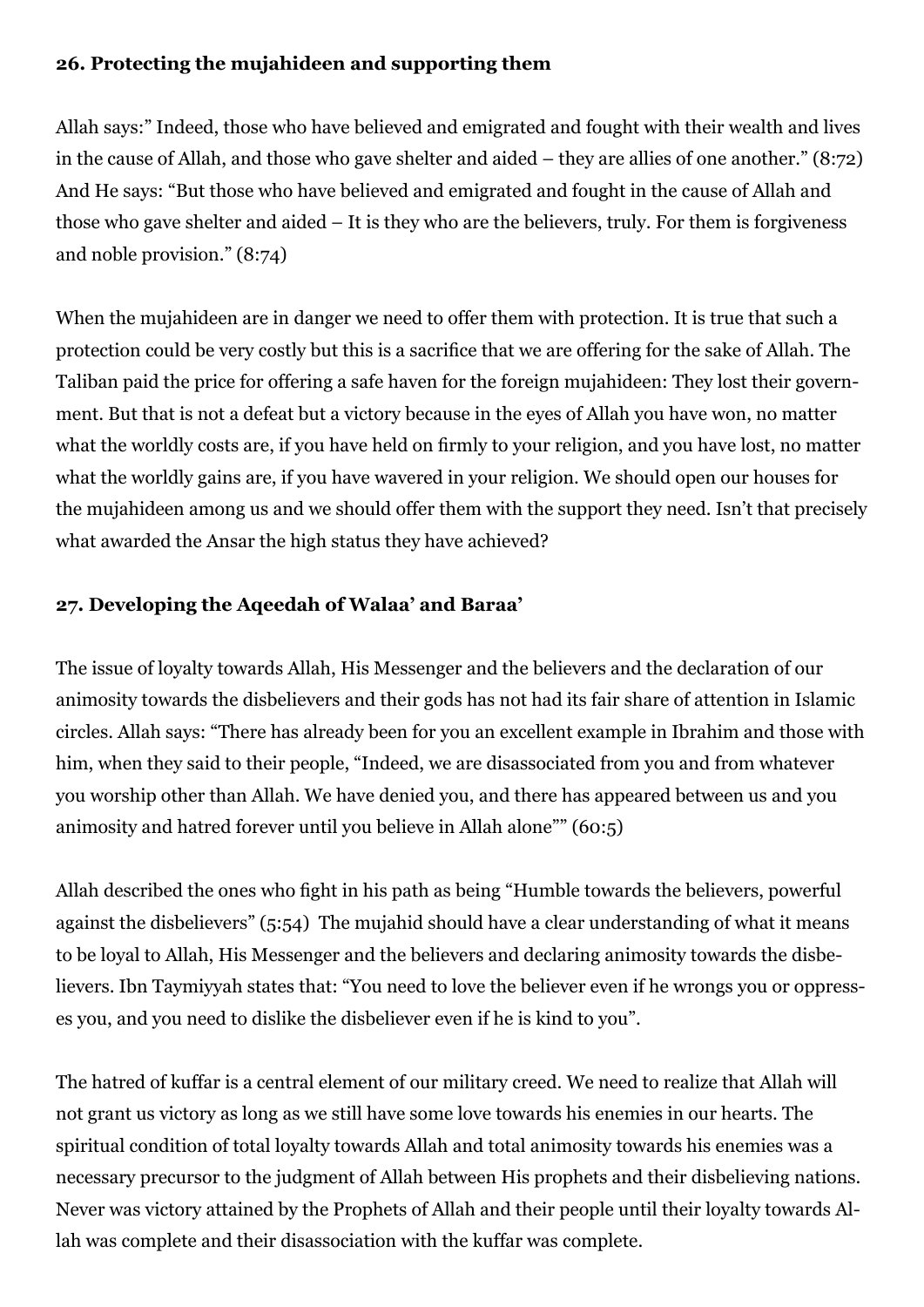# **28. Fulfilling our responsibilities towards the Muslim POW**

Rasulullah (saaws) says" "And free the prisoner" (al Bukhari). Our scholars say that it is a duty on Muslims to free the POWs even if they have to expend all their money. Many mujahideen are forgotten, lingering in prison cells in every continent around the world. Not even the islands of the sea are spared. We need to raise the awareness of the ummah regarding their issue, keep them in our dua and fight for their release.

#### **29. WWW Jihad**

The internet has become a great medium for spreading the call of Jihad and following the news of the mujahideen. Some ways in which the brothers and sisters could be "internet mujahideen" is by contributing in one or more of the following ways:

• Establishing discussion forums that offer a free, uncensored medium for posting information relating to Jihad.

- Establishing email lists to share information with interested brothers and sisters.
- Posting or emailing Jihad literature and news.

• Setting up websites to cover specific areas of Jihad, such as: mujahideen news, Muslim POWs, and Jihad literature.

# **30. Raising our children on the love of Jihad and the mujahideen**

Our children need to be raised up with the love of Jihad and the mujahideen. The stories we narrate to them need to stem from our rich Jihad history. We should have them grow up with Ali bin Abi Talib, Khalid bin al Waleed, Abu Ubaidah, Sad bin Abi Waqqas, Muhammad al Fatih, Muhammad bin al Qasim and Salahudin. Their role models should be the heroes of today's Jihad. On the other hand they should learn to despise Pharaoh, Qaroon, and Abu Jahl as well as today's Pharaohs, Qaroons and Abu Jahls. Our children should not be taught to "stay away from trouble and be a good boy" but to "do the right thing even if it's going to get you in trouble". They need to be taught to be proactive rather than passive. Al Zubair bin al Awam – one of the ten given the glad tidings of Paradise – used to take with him to the battlefield his son Abdullah when he was still a child. But since Abdullah was still a child and therefore couldn't fight, his father would have him carry a small knife and go around the battlefield searching for injured disbelievers in order to finish them off. Abdullah then grew up to become one of the great fighters of this ummah.

Even though the physical Jihad is primarily within the men's domain, our sister still needs to live the "life of a mujahid" which her husband lives. She needs to be supportive of him if he goes for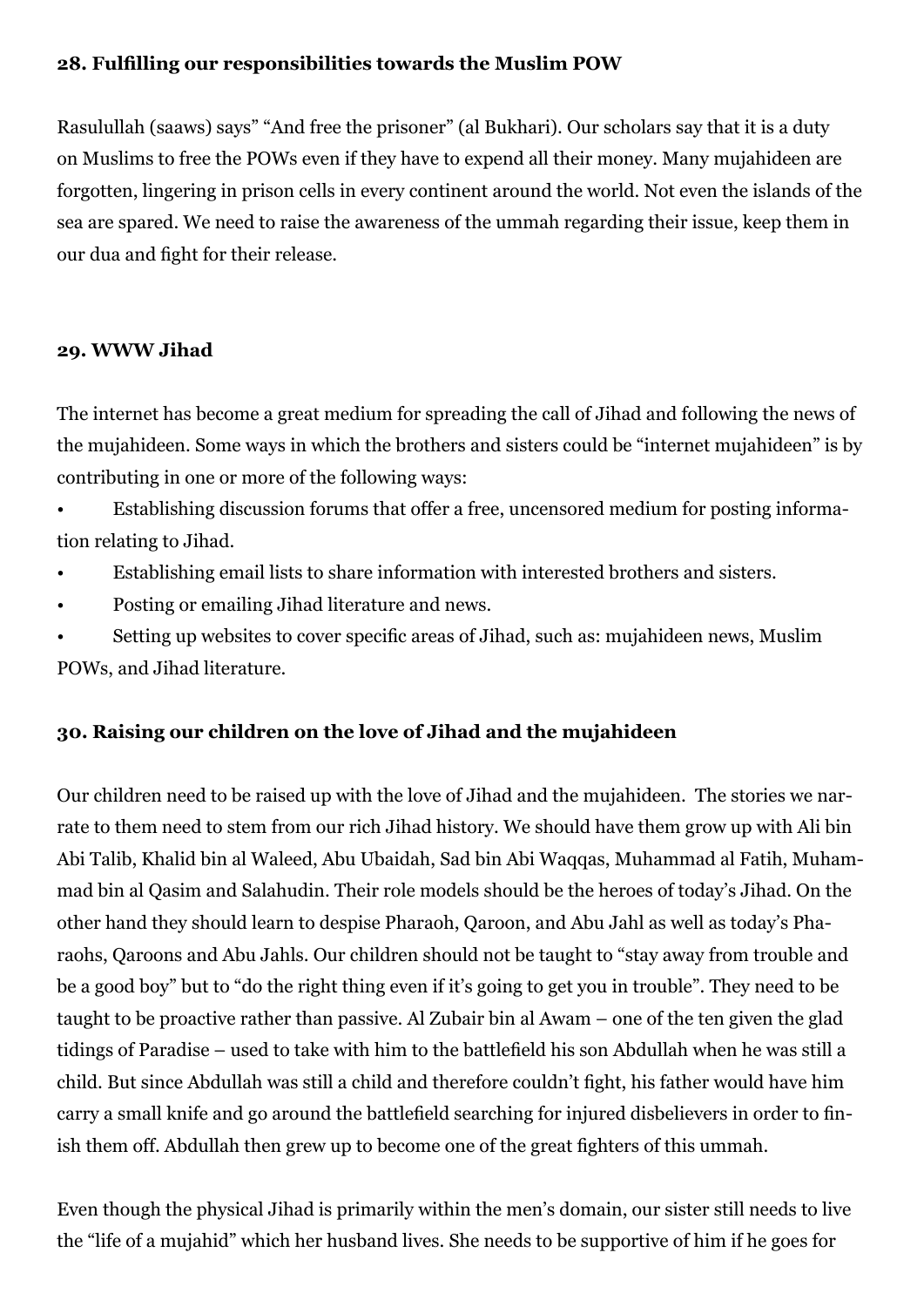Jihad, content if he is a shaheed and patient if he is taken as a POW. A mujahid sister would be like the women of al Ansar. They saw that Islam was taking away their fathers, brothers, husbands and sons and they were still welcoming the muhajireen and opening their homes for them, spending their money on them when they knew very well the consequences of these actions.

#### **31. Avoiding the life of luxury**

Sheikh Abdullah Azzam used to say: "Luxury is the enemy of Jihad". Jihad is difficult and demands sacrifice. Therefore avoiding the life of luxury removes some of the obstacles that may stand between a person and Jihad. You need to be able to sleep on the floor, eat food different than what your mother or wife cooks for you, use cold water for wudu or ghusl, and not mind being unable to take a shower everyday. A brother who aspires to be a mujahid should be able to control his desires and to disobey his nafs. On should train himself to get used to breaking some habits such as his sleeping and eating habits by praying qiyam ul layl and fasting on Mondays and Thursdays. A true mujahid should be able to give up all attachments to this world for the sake of Allah.

#### **32. Learning skills that would benefit the mujahideen**

The field of Jihad is wide and it demands many skills. The brothers and sisters need to learn these skills and then use them to serve Islam. I emphasize on using them to serve "Islam" because we hear a lot about Muslims claiming that the reason why they are studying and pursuing degrees is to serve Allah but in the end they end up serving their pockets and selfish desires.

#### **33. Joining groups that work for Jihad**

Collective work is an obligation on Muslims today because the application of the law of Allah – which is an obligation - cannot return without a jama'ah (a group). But there are plenty of groups working for Islam so which one should you join?

Since Jihad is the greatest deed after believing in Allah and is the most needed - yet most neglected - act of worship today, it is necessary for you to join a group that has Jihad as its main objective. Every Islamic group that does not work for Jihad is deficient to say the least. That is because from the time Jihad was prescribed after the hijrah of the Messenger of Allah (saaws), the jama'ah that the sahabah were members of always had Jihad as its primary focus. That was true in the time of Rasulullah (saaws), Abu Bakr, Umar, Uthman, Ali and Mu'awiyah. Seerah documents nineteen battles in which the Messenger himself joined and 55 which he sent out. All within a span of ten years! The same can be said about the righteous Khulafa' after him.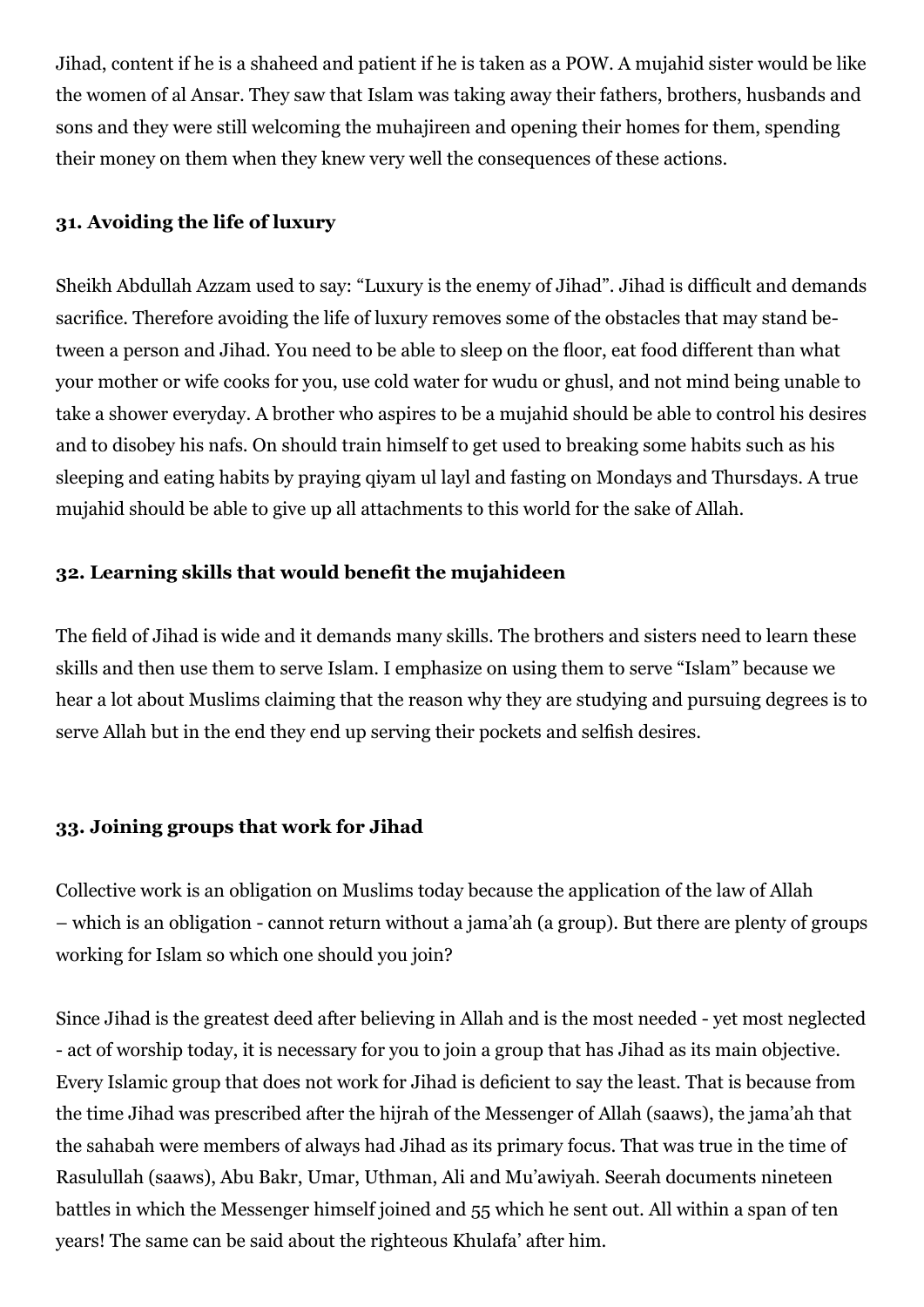#### **34. Spiritual preparation**

The defeat of Muslims is not due to the strength of the enemy but is due to the weakness of the Muslims. Allah says: "And whatever strikes you of disaster – it is for what your hands have earned; but He pardons much" (42:30)

Therefore, spiritual preparation is needed for any difficult religious duty. Because the Messenger of Allah (saaws) was going to carry a heavy burden, Allah told him to prepare himself spiritually: "O you who wraps himself [in clothing]. Arise [to pray] the night, except for a little – Half of it – or subtract from it a little. Or add to it, and recite Quran with measured recitation. Indeed, We will cast upon you a heavy word." (73:1-5)

Since Jihad is one of the heaviest commands of Allah, it needs lots of preparation.

#### **35. Guiding others to the scholars of truth**

We need to be aware that we are living in a time when scholars can be "made". The enemies of Islam through their control of the media and Muslim governments can promote certain figures who they deem as representing a benign form of Islam and consequently, turn them into celebrities. An appointment of a scholar to the post of grand mufti in a particular Muslim country could turn that person into a world class scholar instantly. Arranging for a scholar to have a program on TV or radio makes that scholar famous. On the other hand the scholars of truth are threatened, jailed, and killed. The media ignores them so not many people know them. So does this make them less knowledgeable than the government scholars? The truth is that the scholars who speak out are the most knowledgeable scholars simply because they recognized the truth and proclaimed it. It is therefore the responsibility of our brothers and sisters to guide others towards them.

#### **36. Preparing for Hijrah**

Muslims living amongst non-Muslims have put themselves at the mercy of the kuffar. When the Islamic state was established in Madinah the Messenger of Allah (saaws) declared it illegal to live amongst the disbelievers. Muslims should therefore prepare themselves to leave when the opportunity arises. Preparation for hijrah is not restricted to Muslims living in non-Muslim countries but applies to every Muslim because more often than not Jihad in its self demands hijrah. That is why the Messenger of Allah (saaws) said: "Hijrah does not stop as long as there is an enemy to fight" (Narrated by Ahmad)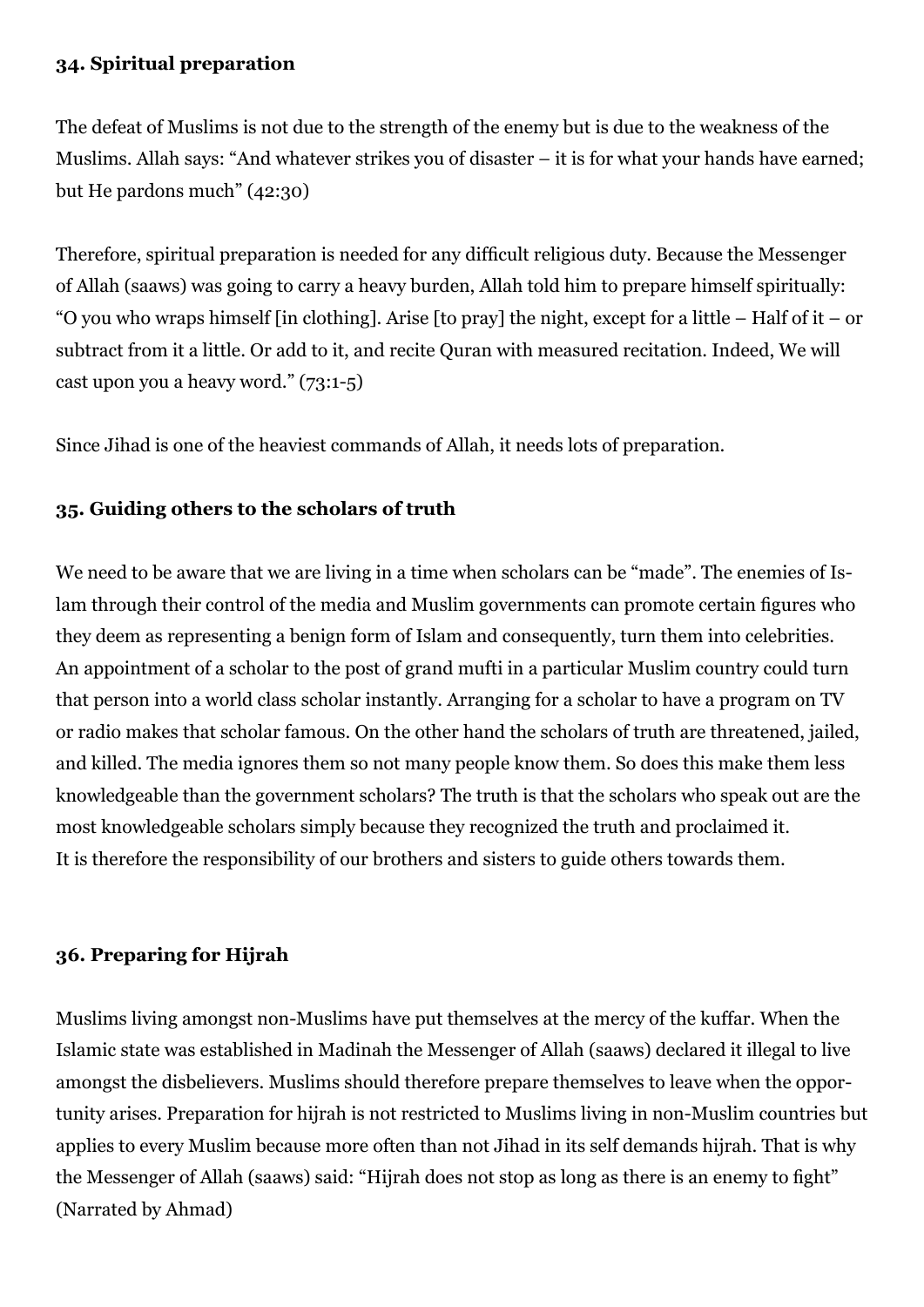#### **37. Giving naseehah to the mujahideen**

The mujahideen make mistakes and have shortcomings and need to be given naseehah. You can deliver the naseehah directly to them, you can send it, and you can post it on the internet; whatever way you choose, make sure that you are doing it for the sake of Allah and not to be critical of your brothers.

The naseehah not only includes pointing their shortcomings but also suggesting to them new ideas and warning them of danger.

# **38. Studying the hadiths of fitan**

The hadiths of fitan (plural of fitnah) are the hadiths in which the Messenger of Allah (saaws) spoke about events that would happen to his ummah after him. The word fitnah means "trials".

Studying the hadiths of fitan is important for the following reasons:

There is an abundance of hadiths in this category which indicates its importance.

• The speeches of the Messenger of Allah (saaws) were concise and short. However it is narrated that once the Messenger of Allah (saaws) spoke to some companions continuously from fajr until Isha with no breaks except for salah. What was the topic? The trials that would befall this ummah from the time of his death until the end of time. If this topic wasn't important why would Rasulullah (saaws) speak about it for an entire day?

The sahabah were interested in knowing about fitan and would ask the Messenger of Allah (saaws) about how to protect themselves from them.

There are great benefits for the mujahideen in learning and teaching the hadiths of fitan:

The most important benefit is to learn how to protect one's self from failing in the trails.

The Muslim gets a general understanding of where the ummah is heading and how it would achieve victory.

• Jihad plays a major role in the history of this ummah. Learning about the hadiths of fitan puts Jihad in its proper perspective. The greatest two leaders of this ummah in the end of time will be men of Jihad: al Mahdi and Isa the son of Mariam.

• The hadiths of fitan clearly reveal that the ascension of this ummah to victory will not be through elections or peaceful dawah, but through fighting in the path of Allah.

• Studying the hadiths of fitan and seeing the role Jihad plays clears the vision of a Muslim and encourages him to join the ranks of the mujahideen.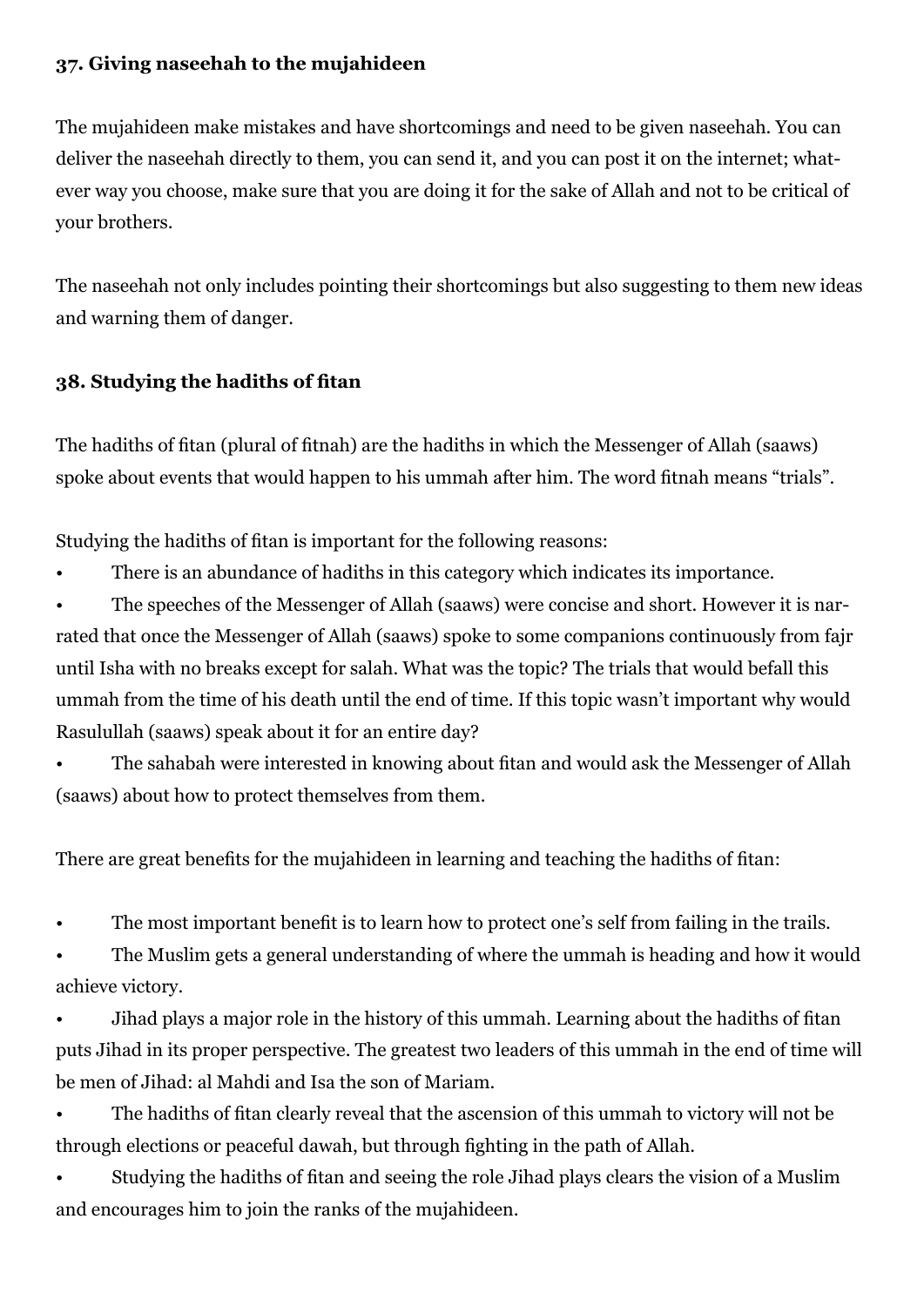#### **39. Exposing Pharaoh and his magicians.**

The current governments of the Muslim world are playing the role of Pharaoh with Musa and the court scholars are playing the role of the magicians of Pharaoh in deceiving the masses. The governments and their court scholars are the third side of the triangle of enemies of the ummah alongside the Crusaders and the Zionists.

#### **40. Nasheeds:**

Muslims need to be inspired to practice Jihad. In the time of Rasulullah (saaws) he had poets who would use their poetry to inspire the Muslims and demoralize the disbelievers. Today nasheed can play that role. A good nasheed can spread so widely it can reach to an audience that you could not reach through a lecture or a book. Nasheeds are especially inspiring to the youth, who are the foundation of Jihad in every age and time. Nasheeds are an important element in creating a "Jihad culture". Nasheeds are abundant in Arabic but scarce in English. Hence it is important for talented poets and talented singers to take up this responsibility. The nasheeds can cover topics such as: Martyrdom, Jihad is our only solution, support of the mujahideen, support of the present day leaders of Jihad (to connect the youth to them), the situation of the Ummah, the responsibility of the youth, the victory of Islam and defending the religion. The nasheeds should focus on Justice rather than peace and strength rather than weakness. The nasheeds should be strong and uplifting and not apologetic and feminine.

# **41. Boycotting the economy of the enemy.**

When Thumama bin Athaal became Muslim he boycotted Quraish by preventing the caravans carrying wheat to Makkah from passing through his land. Today Muslims should boycott the economies of the enemy by boycotting their products.

# **42. Learning Arabic**

Arabic is the international language of Jihad. Most of the Jihad literature is available only in Arabic and publishers are not willing to take the risk of translating it. The only ones who are spending the money and time translating Jihad literature are the Western intelligence services…and too bad, they would not be willing to share it with you. Arabic also happens to be the predominant language of the foreign mujahideen in every land of Jihad so without it you might end up talking to yourself. It is important for the mujahideen to able to communicate through a common language and Arabic is the proper candidate.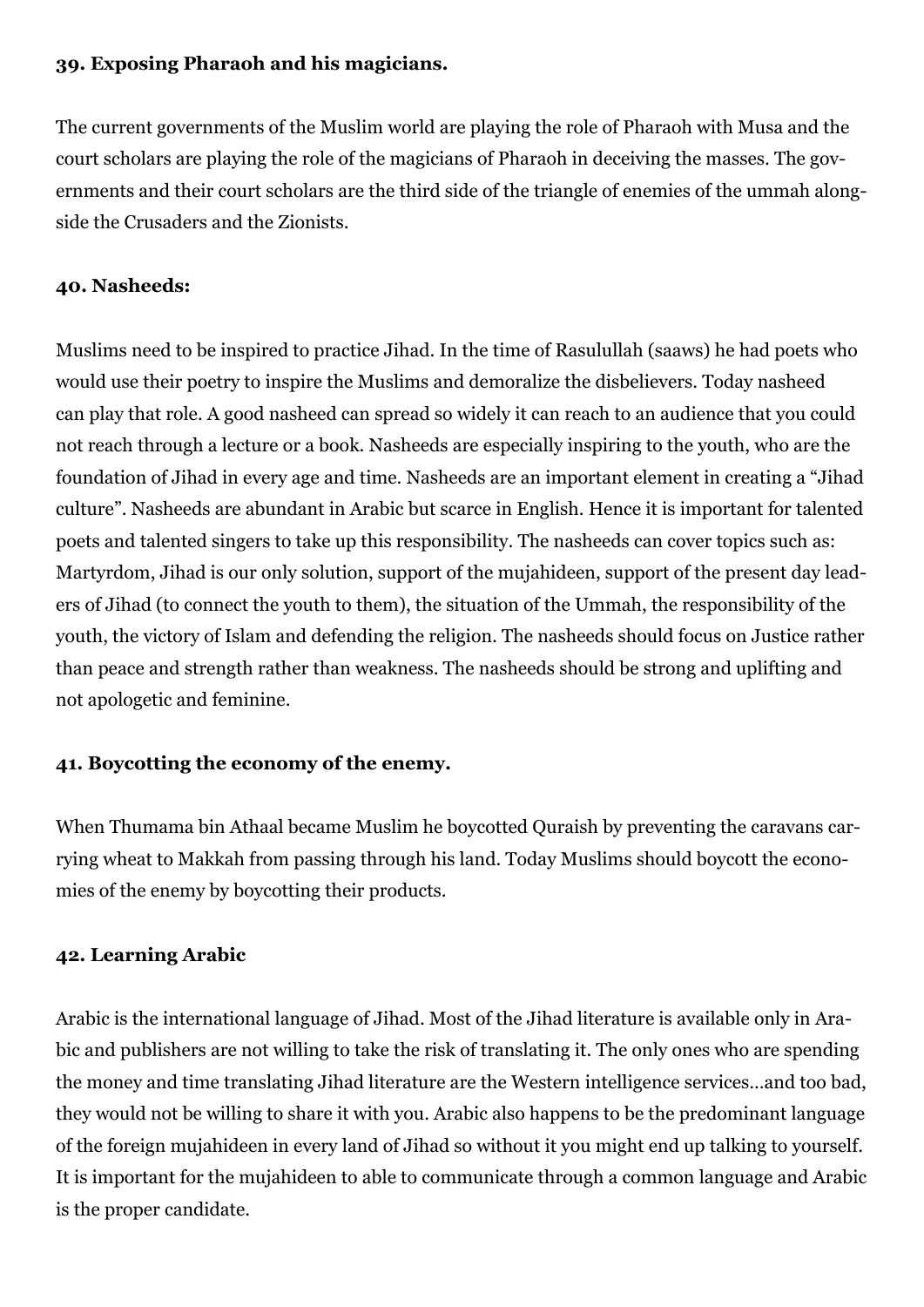# **43. Translating Jihad literature into other languages**

As I stated in the previous point most of the Jihad literature is in Arabic. Brothers and sisters who speak a foreign language in addition to Arabic should translate the most important works into their languages.

Every movement of change is preceded first by an intellectual change. It is said that the time of Salahudeen was preceded by an upsurge in writings about Jihad. We are seeing this happen today. This revival of Jihad needs to take place among Muslims of every tongue.

# **44. Teaching others about the characteristics of al Ta'ifah al Mansoorah.**

The Messenger of Allah (saaws) says: A group of my ummah would continue fighting, obeying the command of Allah, defeating their enemies and they would not be harmed by those who are against them until the hour starts (the Day of Judgment)" (Related by al Hakim and he stated that the hadith is authentic)

This is the victorious group which each one of us should strive to join. You can recognize this group by their attributes which are as follows:

- They are a "group": They work collectively and cooperate for the cause of good.
- "Fighting": This is a key feature of this group. This characteristic alone would eliminate many of the groups working for Islam today.

• "They are not harmed by those who disagree with them": This is because they have Allah on their side. I heard an English nasheed and even though the singer was a male but the voice and content was so feminine it gives you nausea. All what he was singing In another narration it says: "they are not harmed by those who betray them" which means that they would be betrayed by a lot of Muslims, yet, that won't harm them.

• "They are victorious": Victory here doesn't necessarily mean against their enemies in this world. It means that they would succeed in preserving the religion and fighting for it until they die and meet Allah. It means they will never give up, compromise, or falter in carrying on the banner of Islam.

Teaching others about al Taifah al Mansoorah would help them find the truth.

Any Muslim who has basic knowledge of Islam, common sense, is willing to give up taqlid (blind following) of groups or Shuyukh, and think objectively would easily recognize which groups represent these attributes today. These characteristics fit them like a glove.